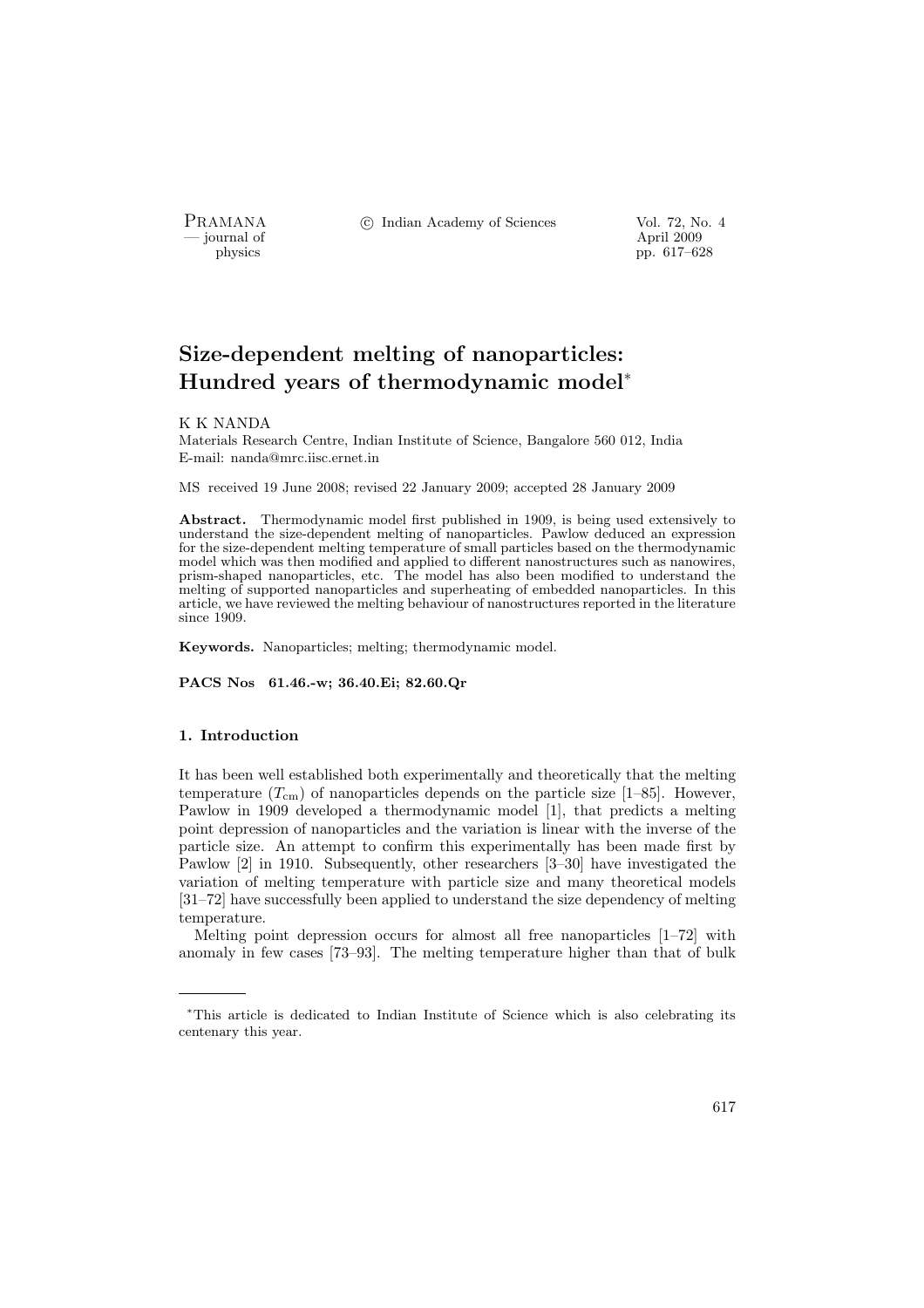– a phenomenon called superheating – has also been reported for some cases. Superheating has been reported for nanoparticles embedded in other host materials [73–85] such as Pb nanoparticles in Al host, In nanoparticles in Al host, Ge in  $SiO<sub>2</sub>$ host, etc. Thermodynamic model has been modified to understand the supeheating of embedded nanoparticles [77].

The melting temperature of inert gas (neon, argon, krypton, xenon) nanoparticles also decreases with decreasing particle size [42,94–98]. Though the depression of the melting temperature has been reported for inert gas nanoparticles in porous glasses [94–98], superheating has also been reported when embedded in Cu, Ni and Al matrices [99,100]. According to different theoretical models, the variation is linear with the inverse of the particle size for large nanoparticles and deviates from the linearity for small nanoparticles [42,97,98].

Some anomaly in the melting behaviour of free nanoparticles has also been reported [73–93]. The melting of Ga and Sn clusters occurs at a higher temperature as compared to the bulk [86,87]. This is thought to be due to the structural difference or the difference in bonding [88,89]. Local maxima and minima in the melting temperature have been reported for Na, Al and Ar clusters and are expected to be due to structural effect [91–93].

Though there are several theoretical models [31–72], thermodynamic model has lots of merits over other models and has been used by many researchers to understand their experimental results:

1. Different researchers have observed different variations of melting temperature even for the same material which can be predicted easily by thermodynamic model. Different expressions can be derived by assuming different melting hypothesis that explains different variations.

2. The model can be used to understand the size-dependent melting of nonspherical nanoparticles such as prism-shaped, decahedral, pyramidal etc. along with nanowires and thin films.

3. The model is consistent with molecular dynamic (MD) simulations.

Therefore, it is necessary to acquire more information about the thermodynamic model. In this article, we have compiled the important issues on thermodynamic model and the size-dependent melting of nanoparticles for the past hundred years. While completeness is a much-desired goal, it would be surprising if some deserving papers have not been omitted in the course of looking back over a 100-year period. Nevertheless, I have tried my best to provide a wealth of information through this review article.

## 2. Thermodynamic model and different hypotheses

There are different melting processes as demonstrated in figure 1. In one of the process, the entire solid is in equilibrium with entire melted particles [1,15] which corresponds to homogeneous melting hypothesis (HMH). There is no surface melting for such a case and the melting temperature  $T_{\rm cm}$  of nanoparticles can be expressed as [15]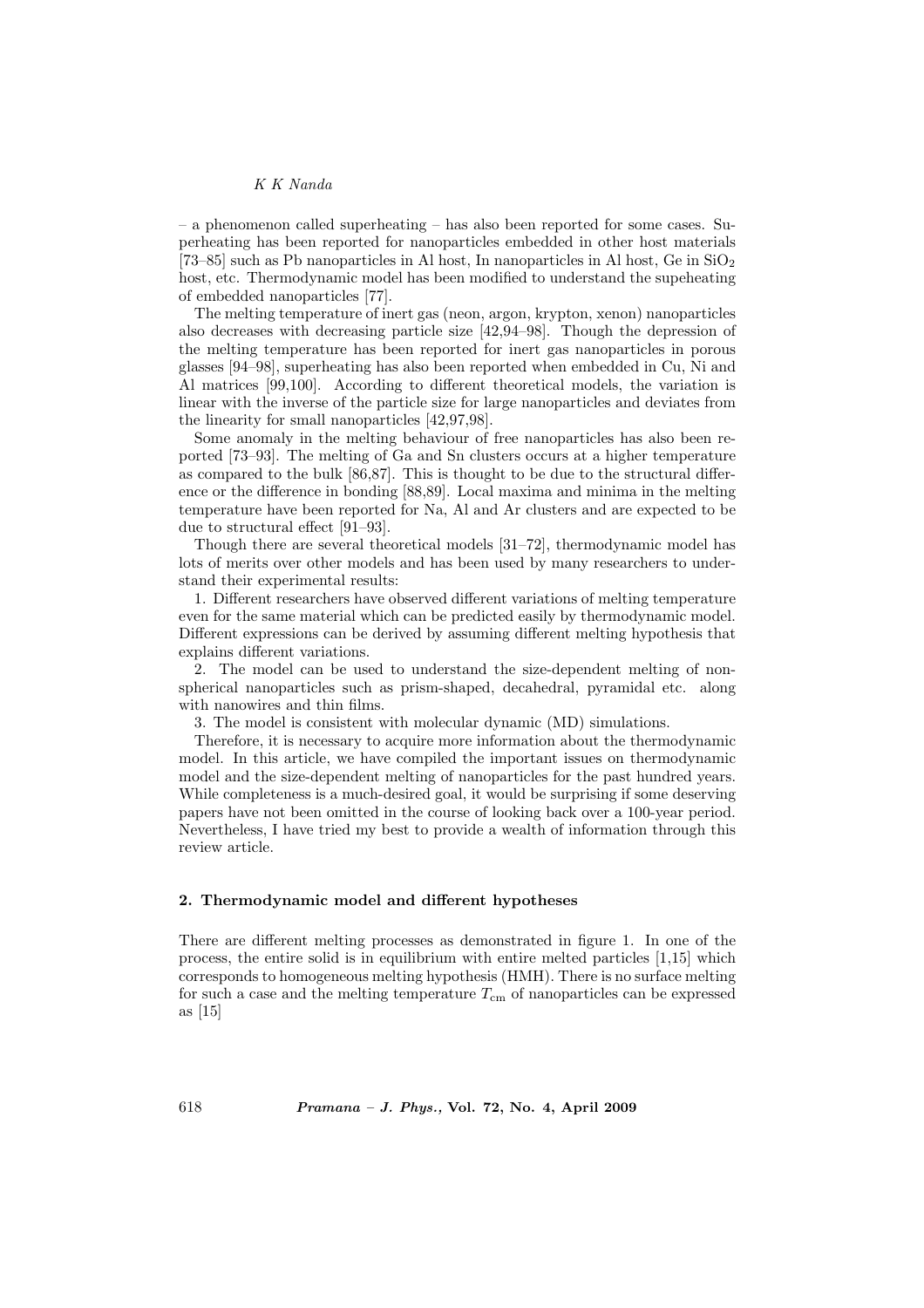

Hundred years of thermodynamic model

Figure 1. Three different melting hypotheses for nanoparticles.

$$
\frac{T_{\text{cm}}}{T_{\text{CM}}} = 1 - \frac{4V}{\Delta H_{\text{f}} D} \left[ \gamma_{\text{sv}} - \gamma_{\text{lv}} \left( \frac{\rho_{\text{s}}}{\rho_{\text{l}}} \right)^{2/3} \right] = 1 - \frac{\beta_{\text{HMH}}}{D},\tag{1}
$$

where γs are surface energies of solid–vapour and liquid–vapour interfaces of the material,  $\Delta H_f$  is the bulk latent heat of fusion, D is the diameter of nanoparticles,  $\rho_s$ and  $\rho_1$  are the densities of solid and liquid and  $T_{\text{CM}}$  is the bulk melting temperature.

Another process that corresponds to liquid skin melting (LSM) is known to prevail for some cases [6,30]. LSM considers the formation of a liquid layer over the solid core at a low temperature that remains unchanged till the particle transforms completely to liquid at the melting temperature. The expressions for  $T_{\rm cm}$  is given by

$$
\frac{T_{\text{cm}}}{T_{\text{CM}}} = 1 - \frac{4\gamma_{\text{sl}}V}{\Delta H_{\text{f}}(D - 2\delta)} = 1 - \frac{\beta_{\text{LSM}}}{D - 2\delta}.
$$
\n(2)

It may be noted that eq. (3) predicts a faster variation with respect to the inverse of the particle size and the melting temperature is non-linear.

In another process that corresponds to liquid nucleation and growth (LNG) [22,32,33,38], a liquid layer nucleates and grows with temperature. This corresponds to surface melting and the melting temperature can be given by

$$
\frac{T_{\rm cm}}{T_{\rm CM}} = 1 - \frac{6V}{\Delta H_{\rm f} D} \left[ \gamma_{\rm sv} - \gamma_{\rm lv} \left( \frac{\rho_{\rm s}}{\rho_{\rm l}} \right)^{1/2} \right] = 1 - \frac{\beta_{\rm LNG}}{D}.
$$
 (3)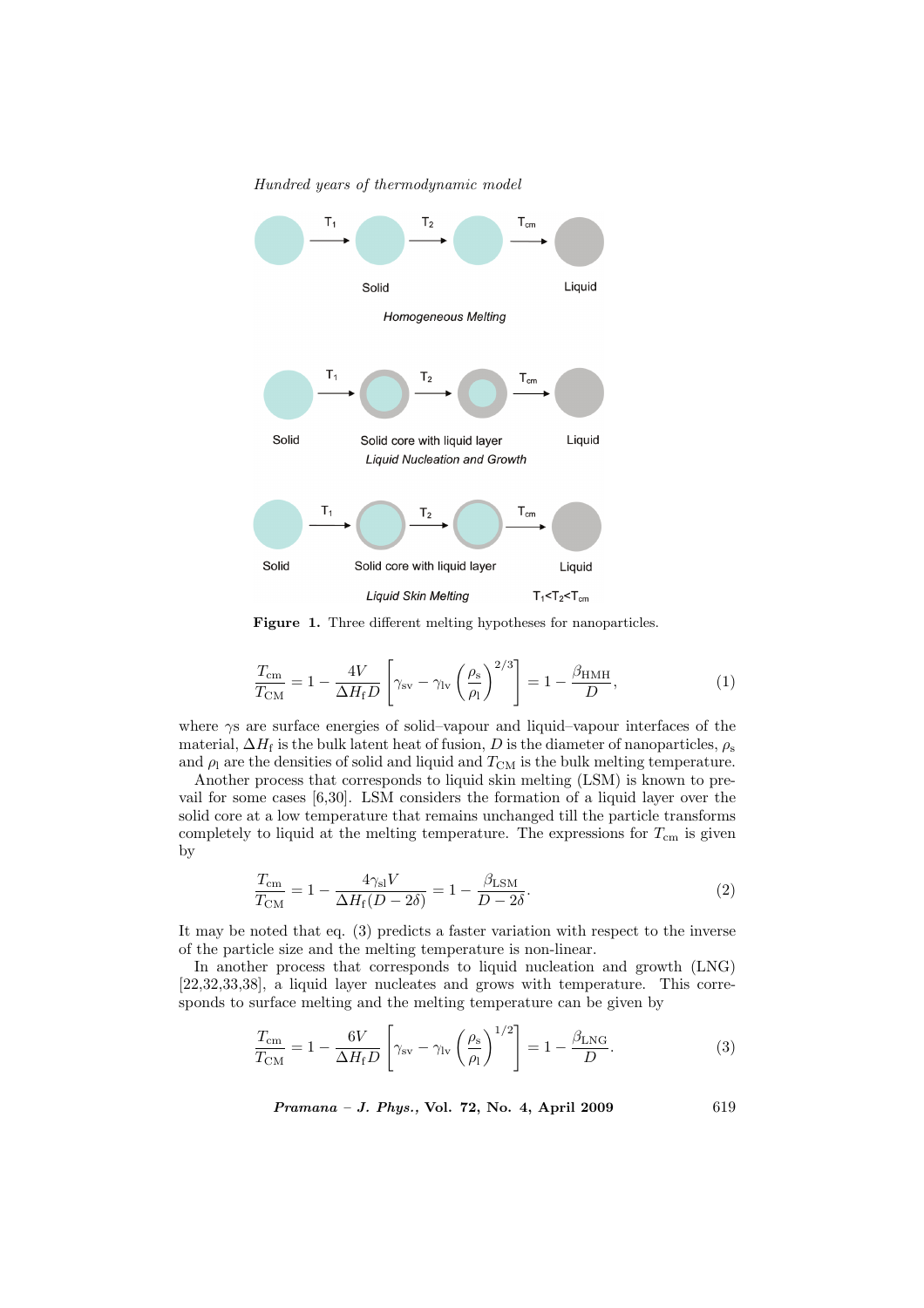



Figure 2. Comparison of melting temperature according to HMM, LNG and LSM.

It may be noted from eqs (1) and (2) that both HM and LNG predict a linear variation of melting temperature with the inverse of size. The difference between eqs (1) and (2) is the pre-factor. Many researchers have also derived eq. (2) and most of the experimental data have been analysed by eq. (2) where  $\gamma_{sv}$  is adjusted to fit the experimental data [12,16].

The coefficients of eqs (1)–(3) are related as  $\gamma_{sl} \sim (\gamma_{sv} - \gamma_{lv})$ . Based on equations  $(1)$ –(3), the melting temperature of nanoparticles can be represented by

$$
1 - \frac{T_{\text{cm}}}{T_{\text{CM}}} = \frac{z\beta}{D - 2\delta},\tag{4}
$$

where  $\beta = \frac{2V}{\Delta H_f} (\gamma_{sv} - \gamma_{lv}), z = 3$  for HM and LSM and  $z = 2$  for LNG. The  $\delta$  value is positive only for LSM and zero for the other two cases.

It may be noted from eqs  $(1)$ – $(4)$  that the melting temperature varies differently for different melting processes (figure 2). Not only different materials, but different facets of the same material also exhibit different melting processes. As a consequence, different variations of the melting temperature are expected which can be realized when the melting temperature of the same material reported by different researchers are compared. For this purpose, we have compared the melting temperature of Sn and shown in figure 3. The data are taken from refs [6,17,18]. It is evident from the comparison that different researchers have observed different variations of melting temperature.

The difference is due to the difference in surface melting. Experimental results [21,100] reveal surface melting before the complete melting and the surface melting temperature decreases with size. The driving force for the surface melting is thought to be a reduction in the total surface energy  $\Delta \gamma$  [101,102]:

$$
\Delta \gamma^{\{hkl\}} = \gamma_{\rm sv}^{\{hkl\}} - \gamma_{\rm sl}^{\{hkl\}} - \gamma_{\rm lv} \tag{5}
$$

γs are surface energies of solid–vapour, solid–liquid and liquid–vapour interfaces of the material and the superscript hkl represents the crystal faces. For most cubic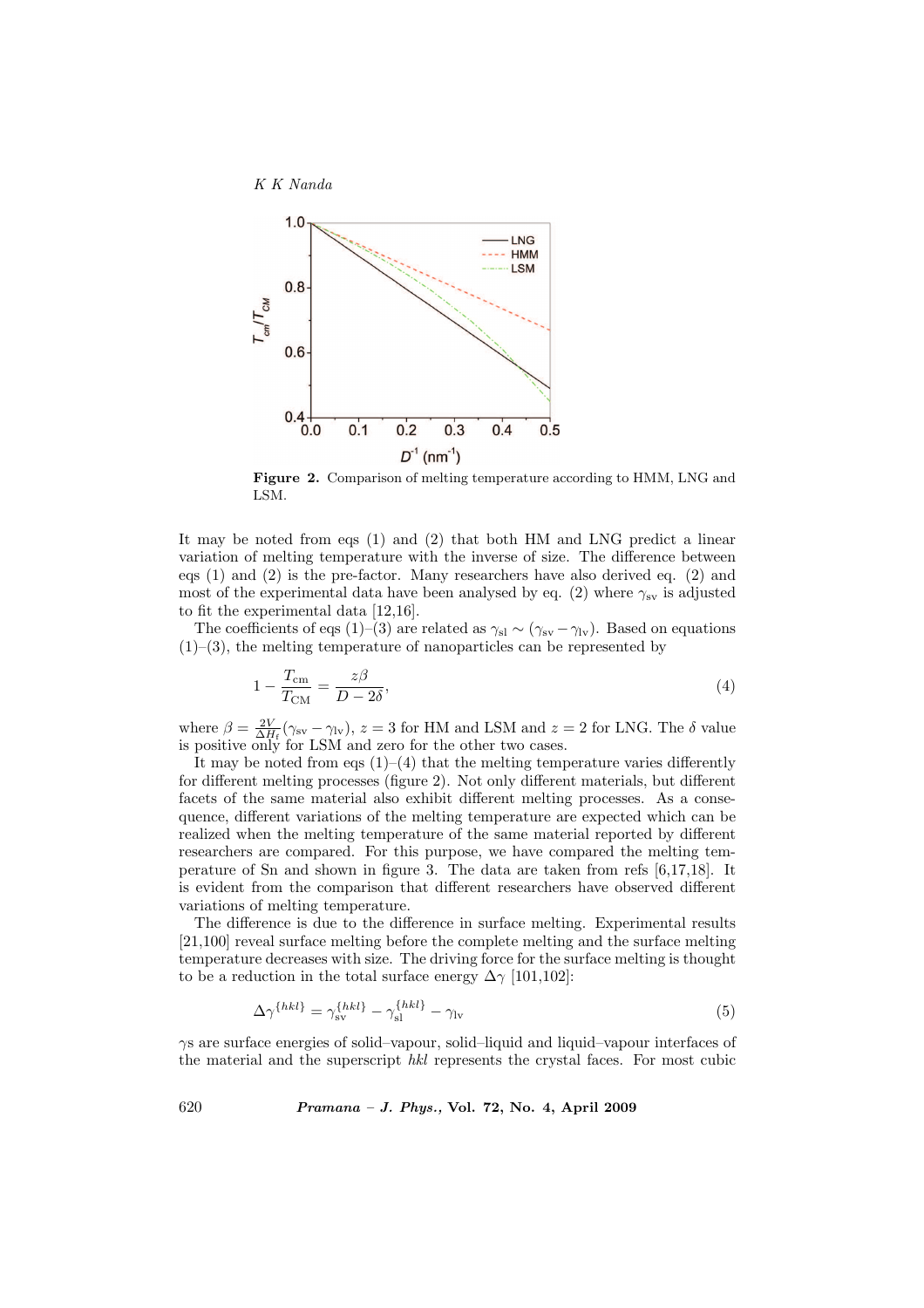Hundred years of thermodynamic model



Figure 3. Size-dependent melting of Sn nanoparticles as reported by different researchers.

metals, the 'average' driving force for surface melting is close to zero, i.e.,  $\Delta \gamma \sim 0$ , and subtle changes of surface conditions can have marked effects on surface melting as it occurs for  $\Delta \gamma > 0$ . The orientation dependence of  $\gamma_{\rm sv}$  and  $\gamma_{\rm sl}$  leads to a strong orientation dependence of surface melting [103]. It is known from experiments that the macroscopic  $Au(110)$  surface melts at 770 K [104], (100) surface disorders at 970 K [105], while (1 1 1) surface is stable up to, and even above, the bulk melting point [106]. Similar melting phenomena have been reported for Au nanoplates [107]. Based on the average value of the surface energies, it can be realized that Ag does not exhibit surface melting [102]. However, MD simulations predict surface melting for  $Ag(110)$  surface at a temperature very close to the melting point [108]. Equivalently,  $T_{SM}$  of Ag(110) surface is much higher when compared to that of Au(1 1 0) though the temperature of complete melting for Ag is lower with respect to Au. The surface melting influences not only the melting but also the evaporation of nanoparticles [109].

## 3. Melting of non-spherical nanoparticles

Like the case of nanoparticles, similar expressions have also been derived for nanowires and thin films. The ratio between  $\beta$  of nanoparticles and nanowires of infinite length is ∼3:2 for HMH, while the ratio is ∼2:1 for LNG [36]. We are not aware of any report that compares the experimental melting point of nanoparticles and nanowires for the same material. The ratio of slopes evaluated by MD simulations for Pb nanoparticles and nanowires is  $\sim$ 2:1, while the ratio for Pd is ∼3 : 2.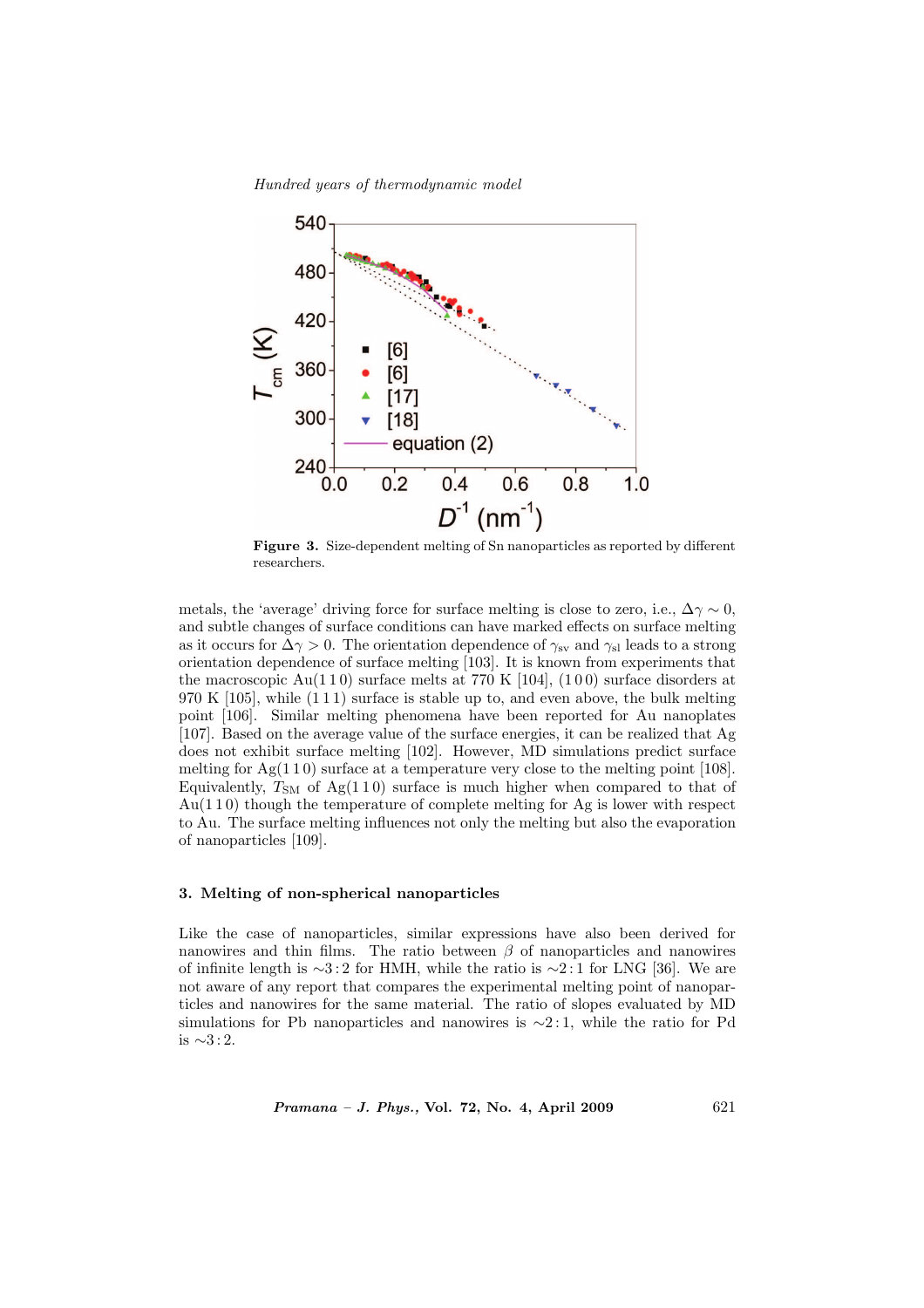Almost all theoretical models assume spherical geometry for nanoparticles. However, supported as well as free nanoparticles are not necessarily spherical. Now, we discuss the melting temperature of nanoparticles with cylindrical geometry. Based on HMM and LNG, the melting temperature of a particle with diameter D and height  $H$ , is given by [34,35]

$$
T_{\rm cm} = T_{\rm CM} \left[ 1 - \left( \frac{2}{D} + \frac{2}{H} \right) \beta \right]
$$
 (6a)

$$
T_{\rm cm} = T_{\rm CM} \left[ 1 - \left( \frac{4}{D} + \frac{2}{H} \right) \beta \right]
$$
 (6b)

respectively. Equation (6) can be applied to cylindrical geometry such as nanowires and nanorods of diameter  $D$  and length  $H$ . It can also be applied to pancake-like nanoparticles of diameter D and height H.

Dippel et al [28] have investigated the size-dependent melting of prism-shaped indium nanoparticles. Recently, we have modified thermodynamic model to understand the size-dependent melting behaviour of the prism-shaped nanoparticles [34]. According to the thermodynamic model, the melting temperature  $T_{\rm cm}$  of a prism-shaped nanoparticle is

$$
T_{\rm cm} = T_{\rm CM} \left[ 1 - \left( \frac{6.928}{D} + \frac{2}{H} \right) \beta \right],\tag{7}
$$

where  $D$  is the edge length and  $H$  is the height of solid prism-shaped nanoparticles It may be noted from eq. (7) that melting temperature of an island depends on the size as well as on the height of the prism-shaped nanoparticles.

Analysing the melting temperature of prism-shaped nanoparticles [28], it has been argued that substrate–particle interaction plays a significant role in the melting behaviour of nanoparticles. It has also been shown that the extrapolated bulk melting temperature is lower than the experimental value. The bulk melting temperature cannot be extrapolated from the size-dependent melting curve for  $H \neq \infty$ . It has also been noted by different researchers that the bulk melting temperature cannot be extrapolated from the nanoscale results [30,34,35,110–113]. MD simulations of Ti nanowires and Ni clusters also predict similar results. The extrapolated bulk melting temperature for nanowires or clusters is lower than the experimental values. In the case of Zn nanowires also, the extrapolated value is lower than the bulk melting temperature [30,35]. We have plotted the melting temperature of prism-shaped indium nanoparticles [34] as a function of the inverse of the size of the islands for different height  $H$  and shown in figure 4. It may be noted that the extrapolated bulk melting temperature is closer to the experimental one for large H value. Thus, the extrapolated value will always be lower than the bulk melting temperature as long as  $H$  is finite. In some cases, the higher value of bulk melting temperature is realized when extrapolated from the nanoscale results [20–22] and is thought to be due to structural difference [20]. The size-dependent melting temperature of Pb nanoparticles [22] is shown in figure 5. It is clear that the extrapolated bulk melting temperature is higher than the bulk melting temperature of Pb.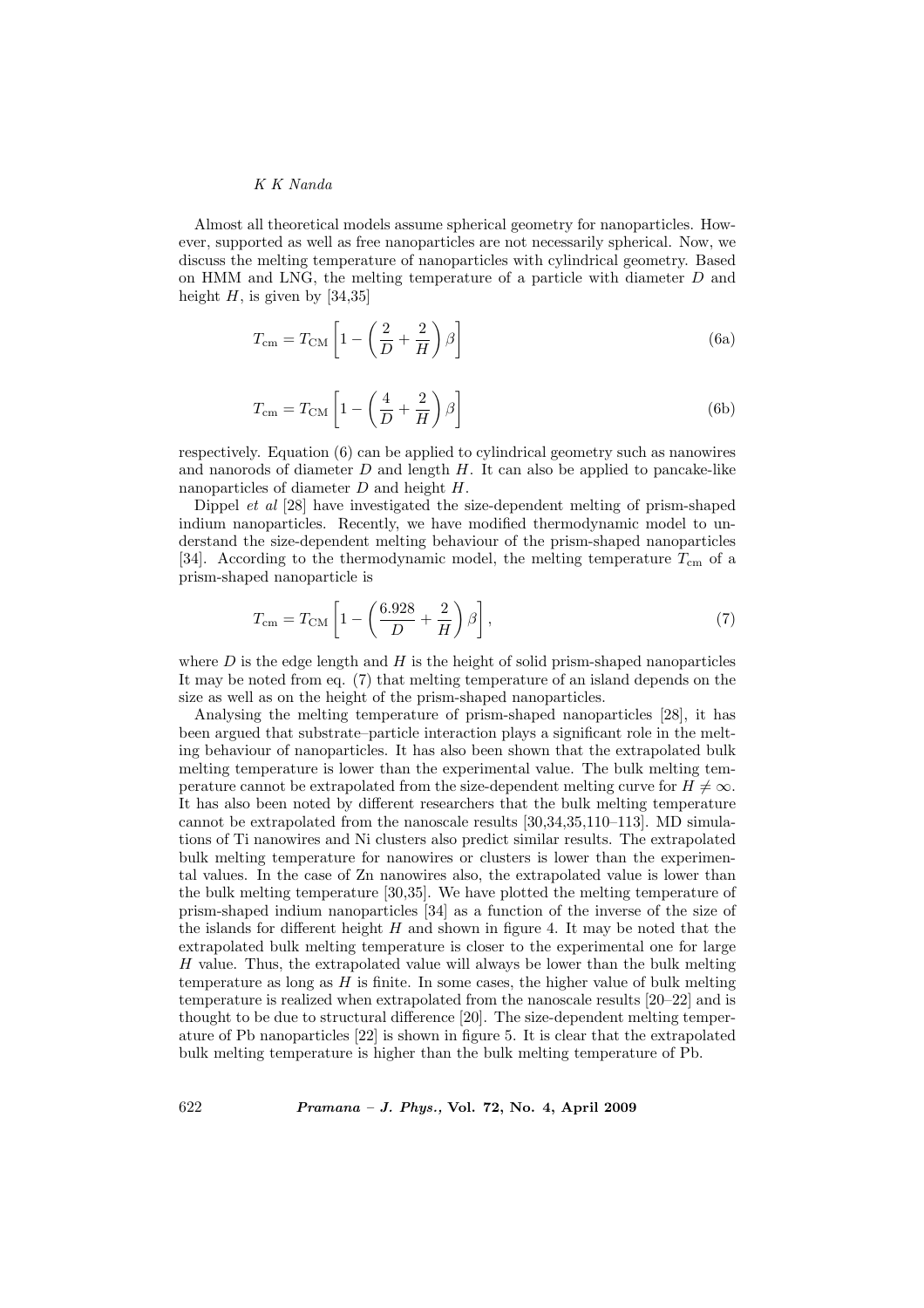Hundred years of thermodynamic model



Figure 4. Melting temperature of prism-shaped nanoparticles [34] of edge length D and height H.



Figure 5. Melting of Pb nanoparticles with two different phases. The data are taken from ref. [22].

#### 4. Melting of supported nanoparticles

Thermodynamic as well as other theoretical models assume spherical shape and yield a linear relationship between the melting temperature and the inverse of the particle size that is in accordance with most of the experimental results. However, nanometer-sized islands deposited on a substrate are generally non-spherical.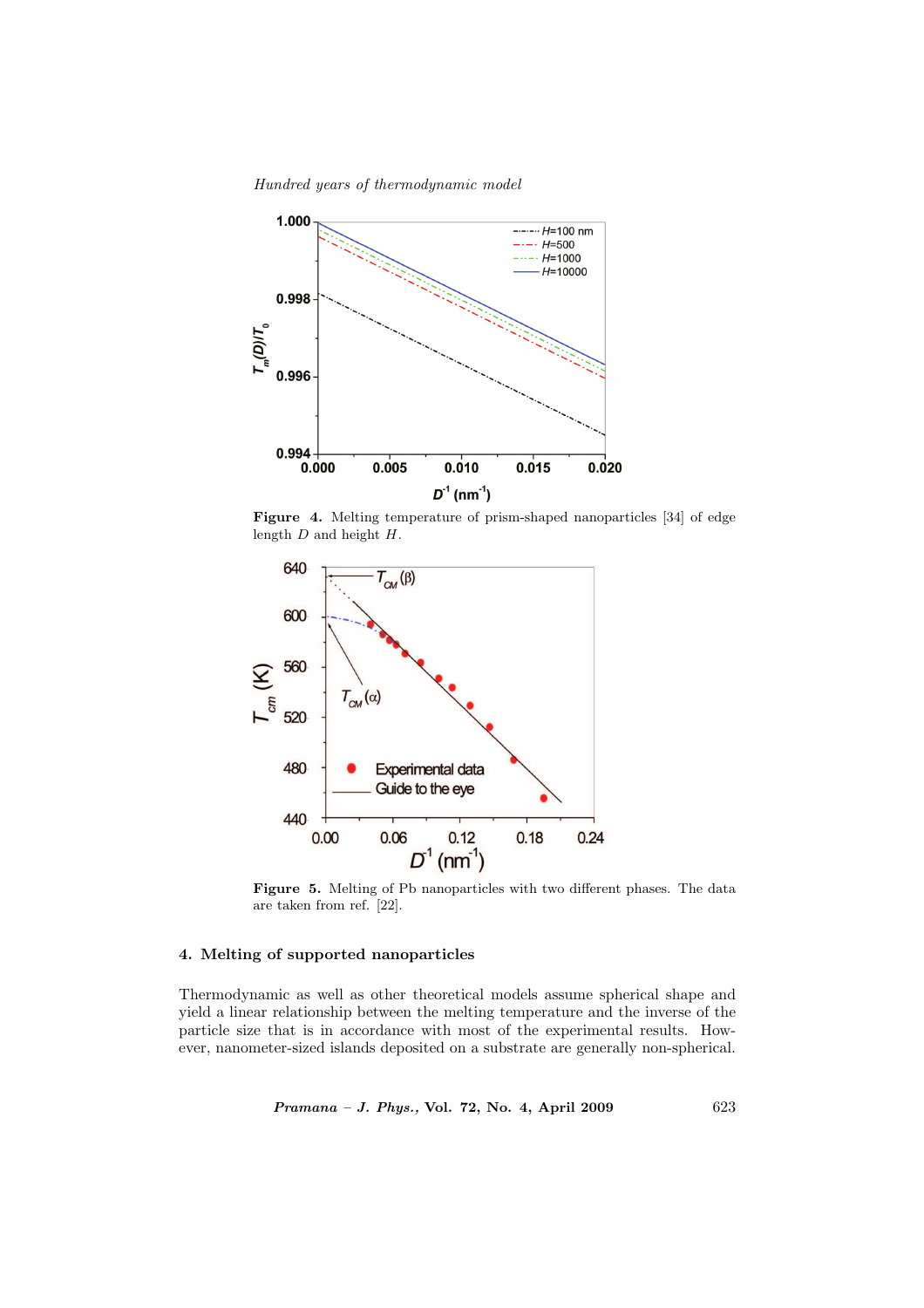It has been argued that the constant of proportionality between the decrease in melting point and the surface curvature does not depend on whether the particle is supported or free. The melting temperature of a supported particle that has a free surface is found to be the same as that of a free spherical particle with the same surface curvature [71]. However, thermodynamic model predicts a difference and the melting temperature is predicted to be dependent on the contact angle [72,73]. In other words, the slope of the variation will be different depending upon the susbstrate–particle interaction.

#### 5. Superheating of nanoparticles

Embedded nanocrystals occasionally behave differently. Superheating has been reported for nanoparticles embedded in some matrices while the same nanoparticles when embedded in some other matrices, show lower melting temperature. Superheating has been observed for Pb and In nanocrystals embedded in aluminium matrix [78,79]. Experimental results of Sheng *et al* [78,79] reveal that the enhancement or depression of the melting temperature of the embedded nanoparticles depends on the epitaxy between the nanoparticles and the embedding matrix. This is attributed to the suppression of vibrational motion of the surface atoms by the interface epitaxy. The melting starts from the centre and proceeds towards the surface [114] for embedded nanoparticles, while the melting starts from the surface and proceeds towards the centre for free nanoparticles.

Thermodynamic model can be modified to explain the superheating of nanoparticles in embedded condition [77]. It is written as

$$
\frac{T_{\text{cm}}}{T_{\text{CM}}} = 1 - \frac{6\left(\gamma_{\text{MS}} - \gamma_{\text{ML}}\right)}{\rho L D},\tag{8}
$$

where  $\gamma_{\text{MS}}$  and  $\gamma_{\text{ML}}$  are the interfacial free energies of the matrix–solid and the matrix–liquid interface, respectively,  $\rho$  is the density of the particle and L is the latent heat of melting per unit mass. The interfacial energy difference can be expressed by the following equation:

$$
\gamma_{\rm MS} - \gamma_{\rm ML} = \gamma_{\rm SL} \cos \theta,\tag{9}
$$

where  $\theta$  is the angle of contact developed at the triple point of solid, liquid and matrix phases. It is evident from eqs (8) and (9) that the melting point of the embedded particles will increase if  $\theta < 90^{\circ}$  and the depression of melting will be observed when  $\theta > 90^{\circ}$ . A definite epitaxial relationship between the matrix and the particle suppresses the vibrational motion. The epitaxial relationship suggests that  $\gamma_{\text{MS}}$  is smaller than  $\gamma_{\text{ML}}$ .

Superheating has been reported for Pb in Al, In in Al, Bi in Zn and Ge in  $SiO<sub>2</sub>$ [78–81]. The superheating observed for Ge in  $SiO<sub>2</sub>$  indicates that the epitaxial relation between the material and the matrix is not the essential criterion of superheating. Superheating has also been reported for free nanoparticles and is thought to be due to the different phases of the materials when reduced to nanodimension. Materials like Sn with 10–30 atoms remain solid at  $\sim$ 50 K above the melting point of bulk tin. This behaviour is possibly related to the fact that the structure of the clusters is completely different from that of the bulk element.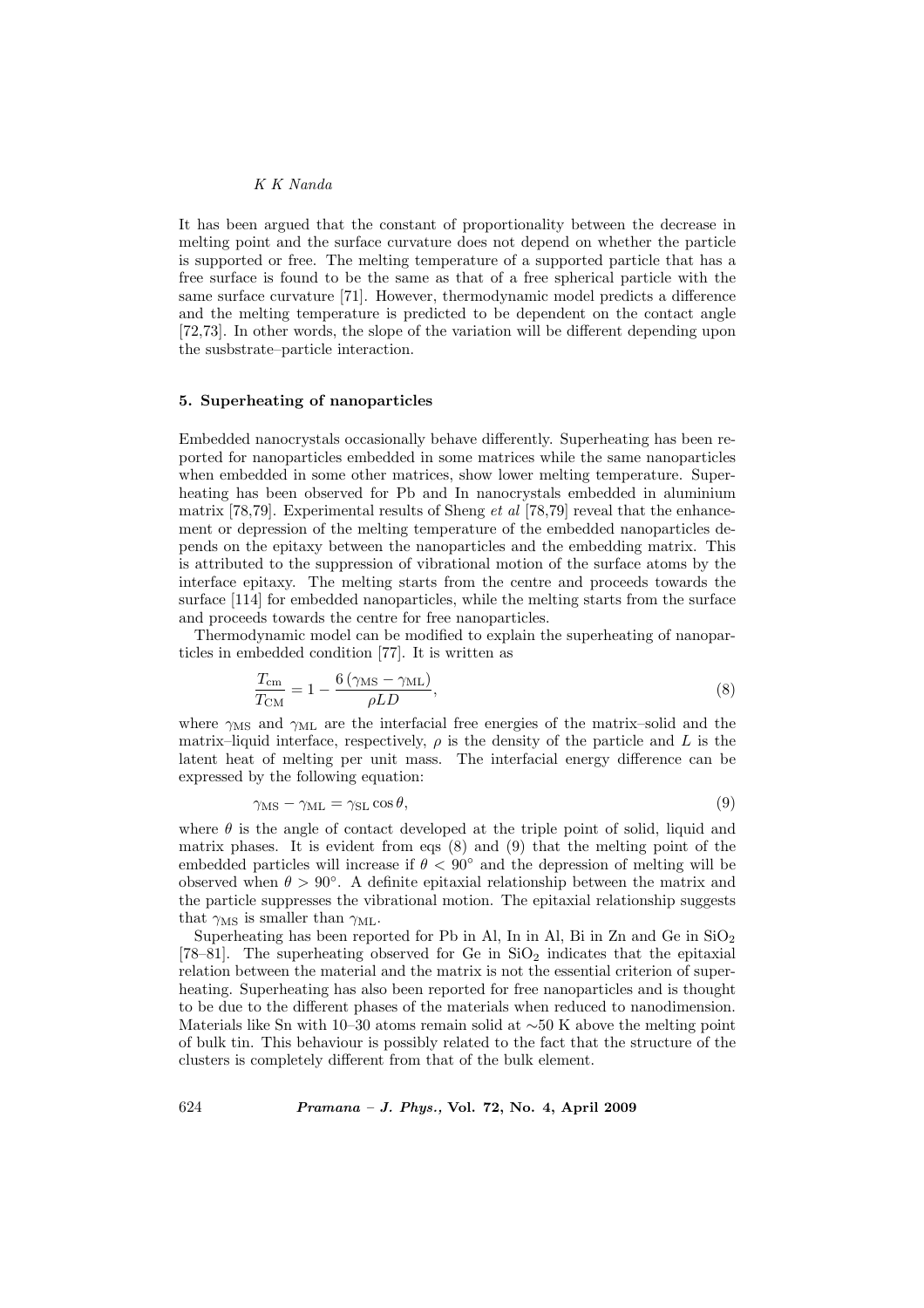#### Hundred years of thermodynamic model

#### 6. Magic melters

Early theoretical and experimental studies of the melting of small particles revealed a melting point depression that scales as approximately  $1/D$ . This behaviour can be understood from a simple thermodynamic argument using the surface energy and the surface-to-volume ratio. The  $1/D$  dependence breaks down for particles with less than around 500 atoms. Irregular variation of melting temperature with cluster size has also been reported. The geometry of nanoparticles decides the melting temperature of the clusters. The observed pattern of maxima and minima in  $T_{\rm cm}$  cannot be fully explained by electronic or geometric shell closings.

## 7. Summary

We have summarized the important results on the hundred years of thermodynamic model and the melting temperature of nanoparticles. It is shown that thermodynamic model with different hypothesis can be applied to understand the variation of melting temperature of very small sizes without modifying the values of the bulk thermodynamic parameters. Different variations of melting temperature are shown to be due to the different melting behaviour of nanoparticles. The model can easily be modified and applied to understand the melting behaviour of different shaped nanoparticles. Overall, thermodynamic model can be used to understand the size-dependent melting of nanoparticles in the intermediate size range.

#### Acknowledgement

The author acknowledges Prof. S B Krupanidhi, Prof. K B R Varma, Prof. S A Shivshankar, Prof. A M Umarji, Dr S Raghavan, Dr N Ravishankar, Prof. S N Behera and Prof. S N Sahu for their constant encouragement. The author also acknowledges the support of S C Vanithakumari, L T Singh, Amitha Shetty, Gopal K Goswami, D K Sar, Sanjaya Brahma, Dr P Mahanandia, all students and staff members of our Materials Research Centre.

### References

- [1] P Pawlow, Z. Phys. Chem. 65, 1 (1909); 65, 545 (1909)
- [2] P Pawlow, Z. Phys. Chem. 74, 562 (1910)
- [3] M Takagi, *J. Phys. Soc. Jpn.* **9**, 359 (1954)
- [4] L S Palatnik and Yu F Konnik, Phys. Metals Metal. 9, 48 (1960)
- [5] N T Gladkich, R Niedermayer and K Spiegel, Phys. Status Solidi 15, 181 (1966)
- [6] C R M Wronski, Br. J. Appl. Phys. 18, 1731 (1967)
- [7] J F Pocza, A Barna and P B Barna, J. Vacuum. Sci. Technol. 6, 472 (1969)
- [8] R P Berman and A E Curzon, Can. J. Phys. 52, 923 (1974)
- [9] B T Boiko, A T Pugachev and V M Bratsykhin, Sov. Phys. Solid State 10, 2832 (1969)
- [10] J R Sambles, Proc. R. Soc. London A324, 339 (1971)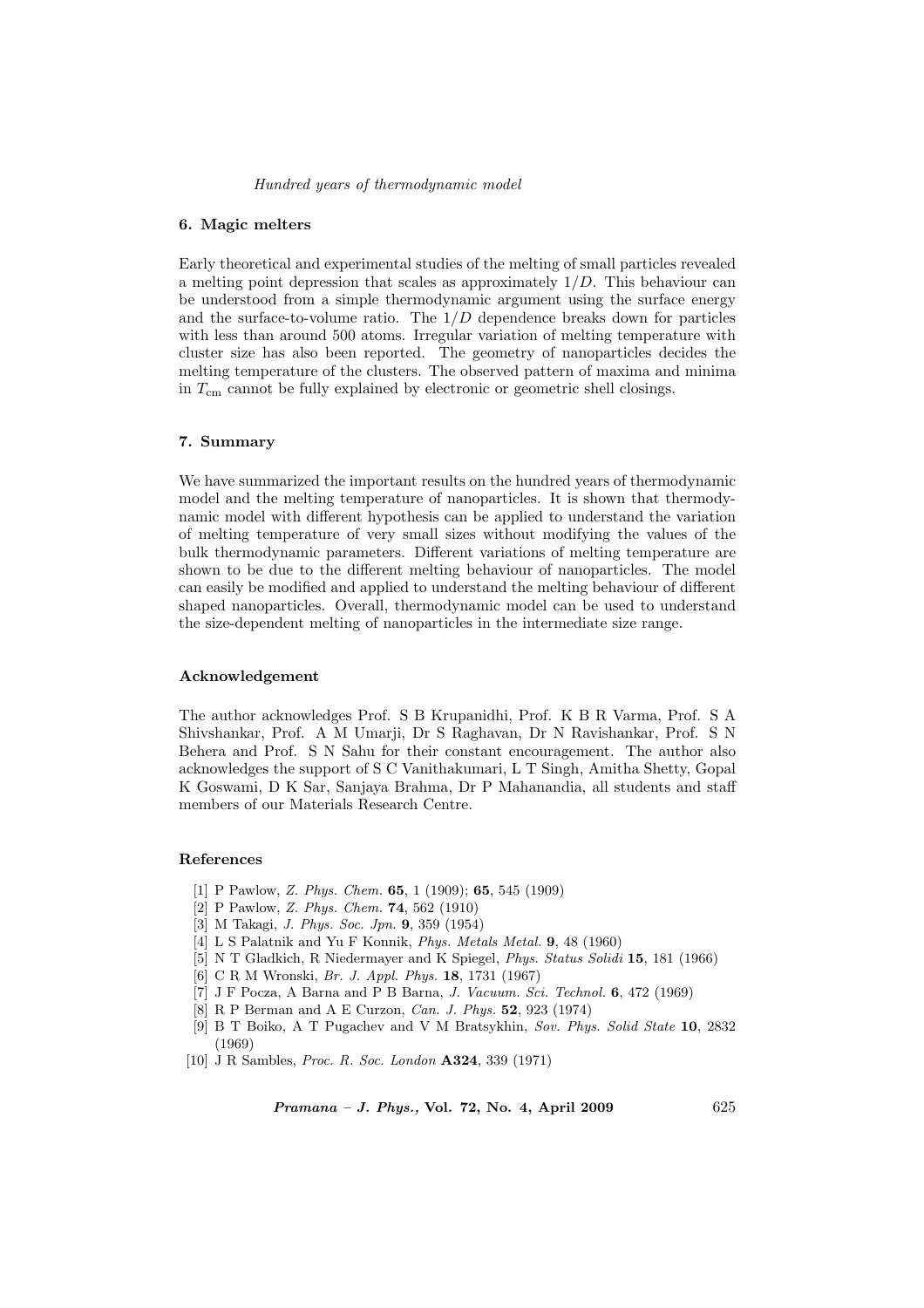- [11] T Ben-David, Y Lereah, G Deutscher, R Kofman and P Cheyssac, Philos. Mag. A71, 1135 (1995)
- [12] A N Goldstein, C M Echer and A P Alivisatos, *Science* **256**, 1425 (1992)
- [13] A N Goldstein, *Appl. Phys.* **A62**, 33 (1996)
- [14] T Castro, R Reifenberger, E Choi and R P Andres, Phys. Rev. B42, 8548 (1990)
- [15] Ph Buffat and J-P Borel, Phys. Rev. A13, 2287 (1976)
- [16] K Dick, T Dhanasekaran, Z Zhang and D Meisel, J. Am. Chem. Soc. 124, 2312 (2002)
- [17] S L Lai, J Y Guo, V Petrova, G Ramanath and L H Allen, Phys. Rev. Lett. 77, 99 (1996)
- [18] Y Oshima and K Takayanagi, Z. Phys. D27, 287 (1993)
- [19] T Bachels, H-J Gunterodt and R Schafer, Phys. Rev. Lett. 85, 1250 (2000)
- [20] E A Olson, M Yu Efremov, M Zhang, Z Zhang and L H Allen, J. Appl. Phys. 97, 034304 (2005)
- [21] T P Martin, U Naher, H Schaber and U Zimmermann, J. Chem. Phys. 100, 2322 (1994)
- [22] V P Skripov, V P Koverda and V N Skokov, Phys. Status Solidi A66, 109 (1981)
- [23] Y Lereah, G Deutscher, P Cheyssac and R Kofman, Europhys. Lett. 12, 709 (1990)
- [24] R Kofman, P Cheyssac, A Aouaj, Y Lereah, G Deutscher, T Ben-David, H M Penisson and A Bourret, Surf. Sci. 303, 231 (1994)
- [25] E Sondergard, R Kofman, P Cheyssac, F Celestini, T Ben-David and Y Lereah, Surf. Sci. 388, L1115 (1997)
- [26] M Zhang, M Yu Efremov, F Schiettekatte, E A Olson, A T Kwan, S L Lai, T Wisleder, J E Greene and L H Allen, Phys. Rev. B62, 10548 (2000)
- [27] R Kofman, P Cheyssac, R Garrigos, Y Lereah and G Deutscher, Z. Phys. D20, 267 (1991)
- [28] M Dippel, A Maier, V Gimple, H Wider, W E Evenson, R L Rasera and G Schatz, Phys. Rev. Lett. 87, 095505 (2001)
- [29] X W Wang, G T Fei, K Zheng, Z Jin and L D Zhang, Appl. Phys. Lett. 88, 173114 (2006)
- [30] K J Hanszen, Z. Phys. 157, 523 (1960)
- [31] J-P Borel, Surf. Sci. **106**, 1 (1981)
- [32] P R Couchman and W A Jesser, Nature (London) 269, 481 (1977)
- [33] S C Hendy, Nanotechnol. 18, 175703 (2007)
- [34] D Sar, P Nayak and K K Nanda, Phys. Lett. A372, 4627 (2008)
- [35] G K Goswami and K K Nanda, Appl. Phys. Lett. **91**, 196101 (2007)
- [36] O Gülseren, F Ercolessi and E Tosatti, Phys. Rev. B51, 7377 (1995)
- [37] L J Lewis, P Jensen and J-L Barrat, Phys. Rev. B56, 2248 (1997)
- [38] R R Vanfleet and J M Mochel, Surf. Sci. **341**, 40 (1995)
- [39] H Sakai, Surf. Sci. 351, 285 (1996), ibid. 348, 387 (1996)
- [40] B Pluis, D Frenkel and J F van der Veen, Surf. Sci. **239**, 282 (1990)
- [41] K K Nanda, S N Sahu and S N Behera, Phys. Rev. A66, 013208 (2002)
- [42] K K Nanda, Chem. Phys. Lett. 419, 195 (2006); ibid., Eur. J. Phys. 19, 471 (1998)
- [43] M Wautelet, *J. Phys.* **D24**, 343 (1991)
- [44] M Wautelet, *Phys. Lett.* **A246**, 341 (1998)
- [45] M Wautelet, *Eur. Phys. J. Appl. Phys.* **29**, 51 (2005)
- [46] M Wautelet, Nanotechnol. 17, 2008 (2006)
- [47] G Guisbiers, O Van Overschelde and M Wautelet, Acta Mater. 55, 3541 (2007)
- [48] A S Shirinyan, A M Gusak and M Wautelet, Acta Mater. 53, 5025 (2005)
- [49] C Q Sun, H L Bai, S Li, B K Tay and E Y Jiang, Acta Mater. 52, 501 (2004)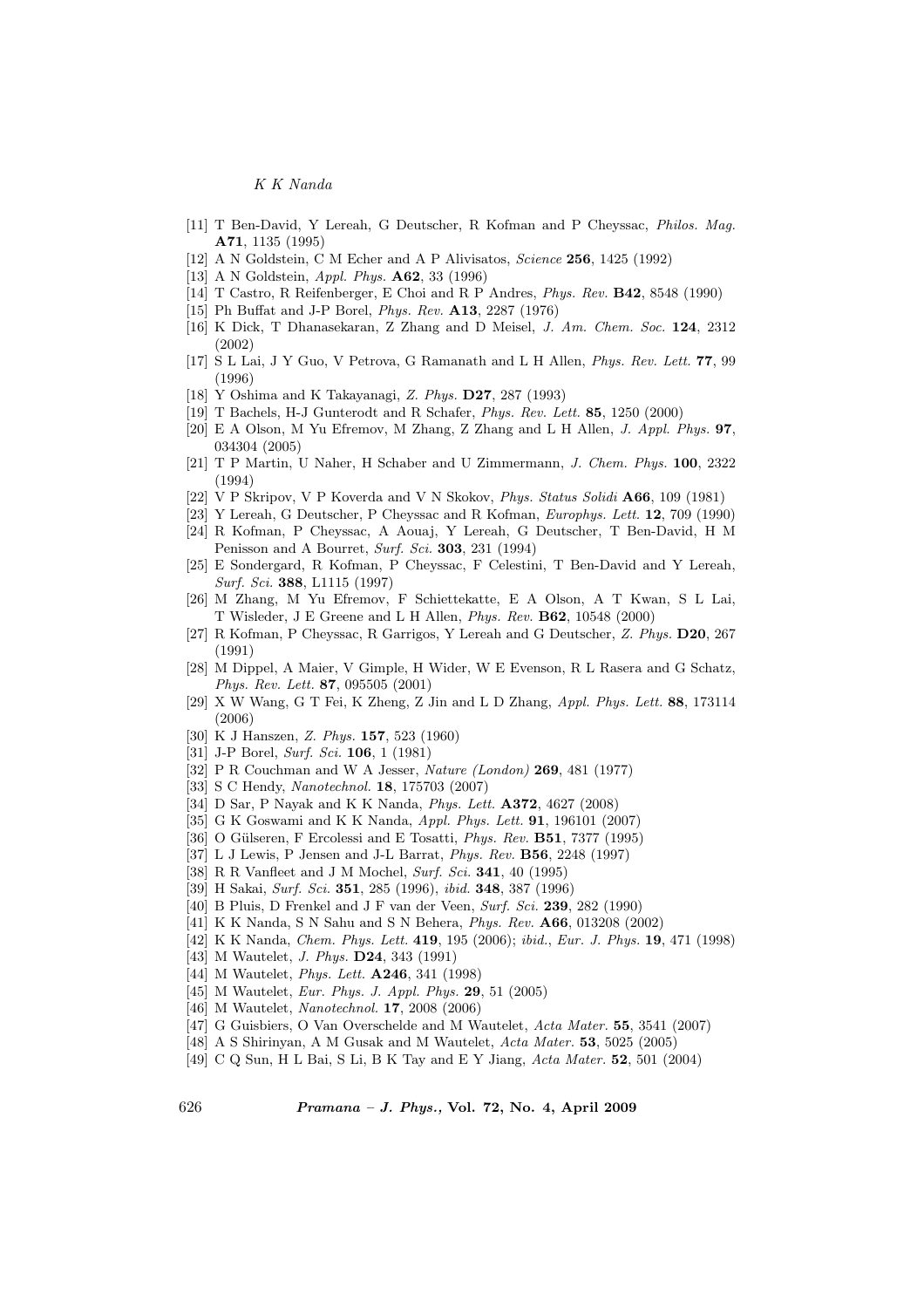- [50] C Q Sun, Y Shi C M Li, S Li and T C Au Yeung, Phys. Rev. B73, 075408 (2006)
- [51] C Q Sun, Y Wang and B K Tay, J. Phys. Chem. B106, 10701 (2002)
- [52] Q Jiang, Z Zhang and J C Li, Chem. Phys. Lett. 322, 549 (2000)
- [53] M Zhao and Q Jiang, Solid State Commun. **130**, 37 (2004)
- [54] Q Jiang, S Zhang and M Zhao, Mater. Chem. Phys. 82, 225 (2003)
- [55] Q Jiang, J C Li and B Q Chi, Chem. Phys. Lett. 366, 551 (2002)
- [56] Z Zhang, J C Li and Q Jiang, J. Phys. D: Appl. Phys. 33, 2653 (2000)
- [57] Q Jiang, H Y Tong, D T Hsu, K Okuyama and F G Shy, Thin Solid Films 312, 357 (1998)
- [58] W H Qi, M P Wang, M Zhou, X Q Shen and X F Zhang, J. Phys. Chem. Sol. 67, 851 (2006)
- [59] W H Qi and M P Wang, J. Nanoparticle Res. 7, 51 (2005)
- [60] W H Qi and M P Wang, Mater. Chem. Phys. 88, 280 (2004)
- [61] C Kan, G Wang, X Zhu, C Li and B Cao, Appl. Phys. Lett. 88, 071904 (2006)
- [62] X Chen, J Zhao, Q Sun, F Liu, G Wang and X C Shen, Phys. Status Solidi. B193, 355 (1996)
- [63] D K Yu, R Q Zhang and S T Lee, Phys. Rev. B65, 245417 (2002)
- [64] H H Farrell and C D Van Siclen, *J. Vac. Sci. Technol.* **B25**, 1441 (2007)
- [65] L Miao, V R Bhethanabotla and B Joseph, Phys. Rev. B72, 134109 (2005)
- [66] F Ercolessi, W Androni and E Tosatti, Phys. Rev. Lett. 66, 911 (1991)
- [67] A Jiang, N Awasthi, A N Kolmogorov, W Setyawan, A Borjesson, K Bolton, A R Harutyunyan and S Curtarolo, Phys. Rev. B75, 205426 (2007)
- [68] A Nakanishi and T Matsubara, J. Phys. Soc. Jpn 39, 1415 (1975)
- [69] K Hoshino and S A Shimamura, Philos. Mag. A40, 137 (1979)
- [70] V B Storozhev, Surf. Sci. 397, 170 (1998)
- [71] F Ding, A Rosen, S Curtarolo and K Bolton, Appl. Phys. Lett. 88, 133110 (2006)
- [72] L Joonho, T Toshihiro, L Junggoo and M Hirotato, Calphad 31, 105 (2007)
- [73] H Saka, Y Nishikawa and T Imura, Philos. Mag. A57, 895 (1988)
- [74] H W Sheng, K Lu and E Ma, Nanostruct. Mater. 10, 865 (1998)
- [75] L Grabaek et al, Phys Rev. Lett. 64, 934 (1990)
- [76] K Chattopadhyay and R Goswami, Prog. Mater. Sci. 42, 287 (1997)
- [77] R Goswami and K Chattopadhyay, Acta Mater. 52, 5503 (2004)
- [78] H W Sheng, G Ren, L M Peng, Z Q Hu and K Lu, Philos. Mag. Lett. 73, 179 (1996)
- [79] H W Sheng, G Ren, L M Peng, Z Q Hu and K Lu, J. Mater. Res. 12, 119 (1997)
- [80] T Ohashi, K Kuroda and H Saka, Philos. Mag. B65, 1041 (1992)
- [81] F G Shi, J. Mater. Res. 9, 1307 (1994)
- [82] Q Jiang, Z Zhang and J C Li, Chem. Phys. Lett. 322, 549 (2000)
- [83] Z Zhang, Z C Li and Q Jiang, J. Phys. D33, 2653 (2000)
- [84] L Zhang, Z H Jin, L H Zhang, M L Sui and K Lu, Phys. Rev. Lett. 85, 1484 (2000)
- [85] Q Xu et al, Phys. Rev. Lett. 97, 155701 (2006)
- [86] A A Shvartsburg and M F Jarrold, Phys. Rev. Lett. 85, 2530 (2000)
- [87] G A Breaux, R C Benirschke, T Sugai, B S Kinnear and M F Jarrold, Phys. Rev. Lett. **91**, 215508 (2003)
- [88] K Joshi, S Krishnamurty and D G Kanhere, Phys. Rev. Lett. 96, 135703 (2006)
- [89] S Chacko, Kavita Joshi, D G Kanhere and S A Blundell, Phys. Rev. Lett. 92, 133506 (2004)
- [90] M Schmidt, R Kusche, B V Issendorff and H Haberland, Nature (London) 393, 238 (1998)
- [91] G A Breaux, C M Neal, B Cao and M F Jarrold, Phys. Rev. Lett. 94, 173401 (2005)
- [92] D J Wales and R S Berry, J. Chem. Phys. 92, 4473 (1990)